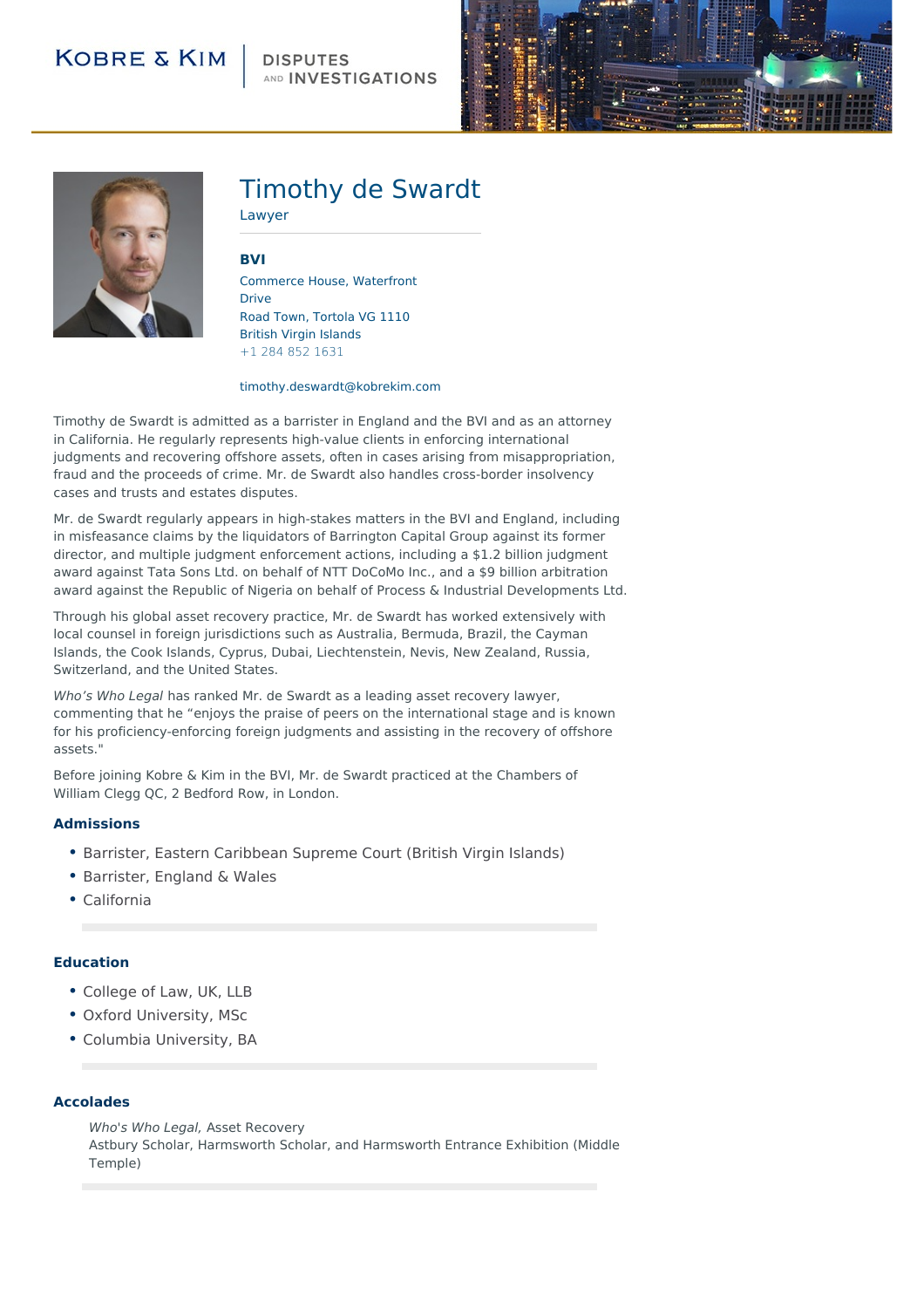### **Select Engagements**

- Representation of Process & Industrial Developments Ltd., an international engineering company, to enforce a US \$9 billion arbitration award against the Federal Republic of Nigeria.
- Representation of NTT DoCoMo Inc., Japan's predominant mobile telephone provider, in enforcing a US \$1.2 billion London Court of International Arbitration (LCIA) award against Tata Sons Ltd., the holding company for India's top business conglomerate Tata Group, and culminating in a settlement involving full payment of the award to NTT DoCoMo.
- Representation of a Chinese maritime vessels and equipment manufacturer in proceedings in the British Virgin Islands involving millions of dollars in a dispute against several debtors arising from oil rig construction contracts.
- Representing a defendant BVI company in successful opposition by minority shareholders to an application in the BVI Commercial Court in a large investment fund for permission to commence derivative proceedings in the name of the BVI company in the U.S. District Court for the Southern District of Florida against directors accused of breach of fiduciary duties, fraud and the making of secret profits. The allegations involved disputed expert evidence on minority shareholder oppression, conflicts of law, disputes issues of forum and detailed accounting evidence.
- Representation of a judgment creditor in Korea in the enforcement of a default judgment entered of approximately ₩5 billion (US \$5 million) affirmed by the Supreme Court of the Republic of Korea, against a judgment debtor with operations and assets in Hong Kong, the British Virgin Islands, Canada and several other locations.
- Representation of the liquidators of Barrington Capital Group in pursuing claims against a former director for fraudulent trading and misfeasance.
- Representation of the liquidating trustee of the Petters estate in pursuing claims against former investors, subsequent transferees, and fund managers.
- Representation of a BVI holding company in proceedings in the BVI Commercial Court to discharge a Black Swan Injunction obtained in support of \$85 million conspiracy claim ongoing in London.
- Representation of two BVI companies owned by BVI trusts in proceedings initiated by governmental actors and agencies to recover unpaid sums out of trust funds in the BVI.
- Assisting a company incorporated in Saint Kitts and Nevis to recover \$1 million+ in funds allegedly misappropriated by its sole director, a corporate services provider.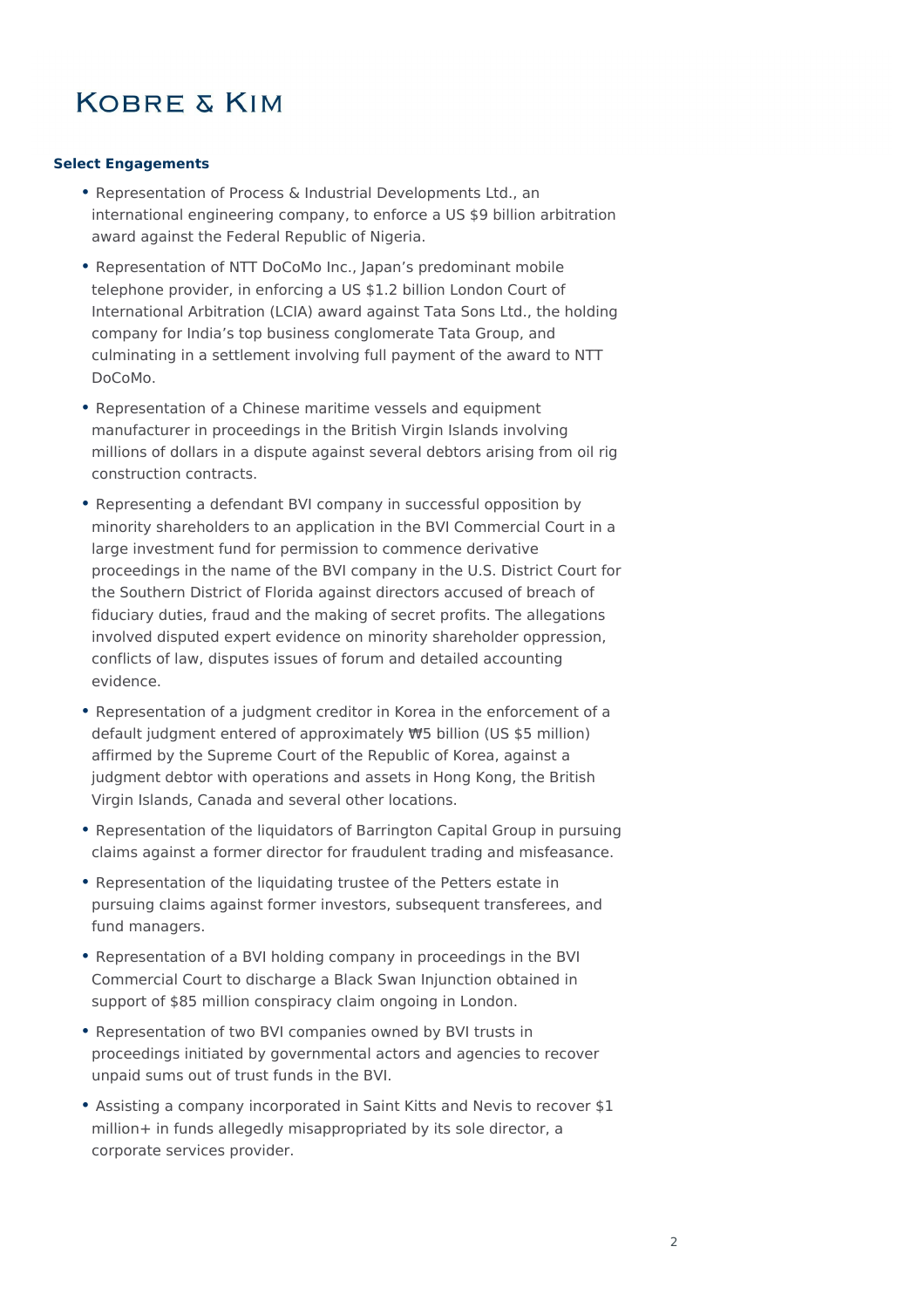- Representation of a Spanish multinational in dispute with a corporate finance advisory boutique in respect of fees allegedly due from advice on a major debt restructuring. Successfully challenged the jurisdiction of the English court to hear the dispute in favor of the Spanish court.
- Representation of Asia-based business executive in a multijurisdictional investigation involving allegations of fraud, bribery and money laundering.
- Advising wealthy Central American family on issues related to cross border implications of a politically motivated prosecution in their home country. The repercussions include an offshore asset freeze.
- Representation of a significant property investment fund in an alleged joint venture dispute relating to a £200 million+ development.
- Representation of a shareholder in evaluating potential litigation strategies against certain other shareholders based in the British Virgin Islands and Hong Kong.
- Representation of a U.S. software company in connection with recovery of license fees and proceedings in the English High Court for breach of a commodity trade risk management (CTRM) contract by a foreign oil and gas company.
- Provision of BVI insolvency and asset recovery advice to an international law firm in connection with a BVI liquidation resulting from an alleged Ponzi scheme.
- Representation of a U.S. restaurant franchise in the enforcement of a guarantee against a BVI company in respect of defaults by its Russian affiliate.

### **Professional & Community Involvement**

- INSOL International, Member
- Recovery and Insolvency Specialists Association, Member
- Chartered Institute of Arbitrators, Member
- Honourable Society of the Middle Temple, Member
- Society of Trust and Estate Practitioners (STEP), Member

### **Publications & Presentations**

- Speaker, "Navigating Cross-Border Insolvencies Involving Cryptocurrency: Addressing Fraud and Maximizing Recovery" (Global Restructuring Review, May 2022)
- Co-author, "BVI court issues 'groundbreaking' committal order against extraterritorial debtor" (Global Restructuring Review, March 2021)
- Co-Author, "British Virgin Islands" (The Asset Tracing and Recovery Review 7th Edition , 2020)
- Co-author, "Asset Recovery British Virgin Islands" (Getting the Deal Through, 2014, 2016 and 2017)